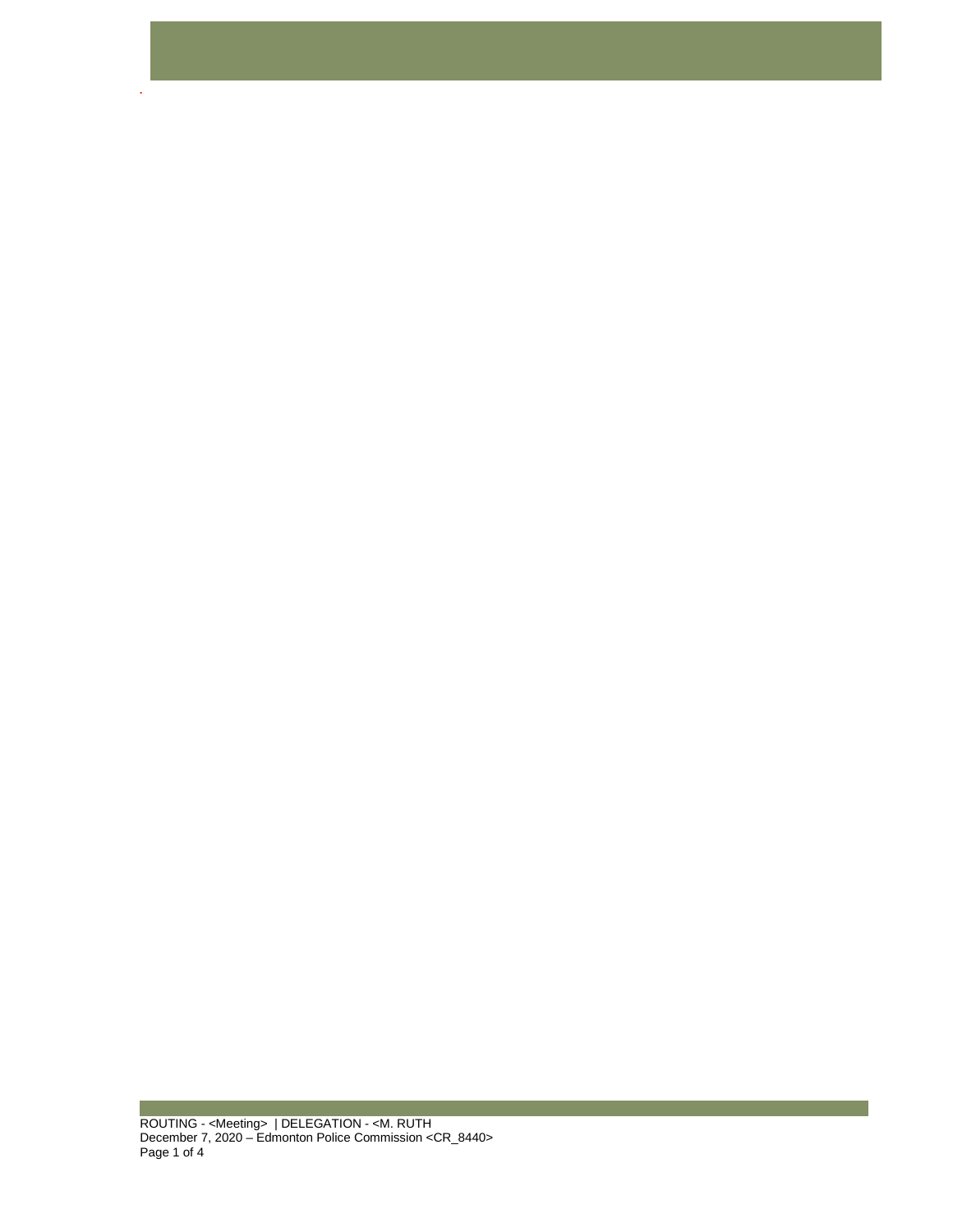# **Monies spent in the human services / social safety net ecosystem**

**Leveraging all expenditures into better system outcomes**

### **Private Report – FOIP 21(1)(a)(ii), 24(1)(a) and 24(1)(h)**

#### **Recommendation**

- **1) That the Edmonton Police Commission report CR8440 be received for information.**
- **2) That this report and attachments be kept private pursuant to the following Freedom of Information and Protection of Privacy legislation provisions: 21(1)(a)(ii), 24(1)(a) and 24(1)(h)**

#### **Previous Council/Committee Action**

At the July 6/8, 2020, City Council meeting, the following motion was passed:

That the Edmonton Police Commission:

Engage external subject matter experts to bring a report summarizing an in-depth analysis of all monies spent within participating cities listed above in b. in the human services/social safety net ecosystem, including but not limited to police, COE, Fire, and other orders of government, charitable donations and fundraising proceeds, with a goal to leverage all expenditures into better system outcomes (and reduced demand for system intakes.)

#### **Executive Summary**

In June 2020, the City of Edmonton directed Edmonton Police Service to probe the response to mounting social, community safety and health issues and the current approach to these challenges.

Across Alberta, communities are similarly challenged by the siloed and uncoordinated response to social issues that include mental health, addiction, homelessness, and poverty. These issues are extremely costly to individuals and communities, particularly during the time of the current COVID-19 pandemic and its socio-economic impacts.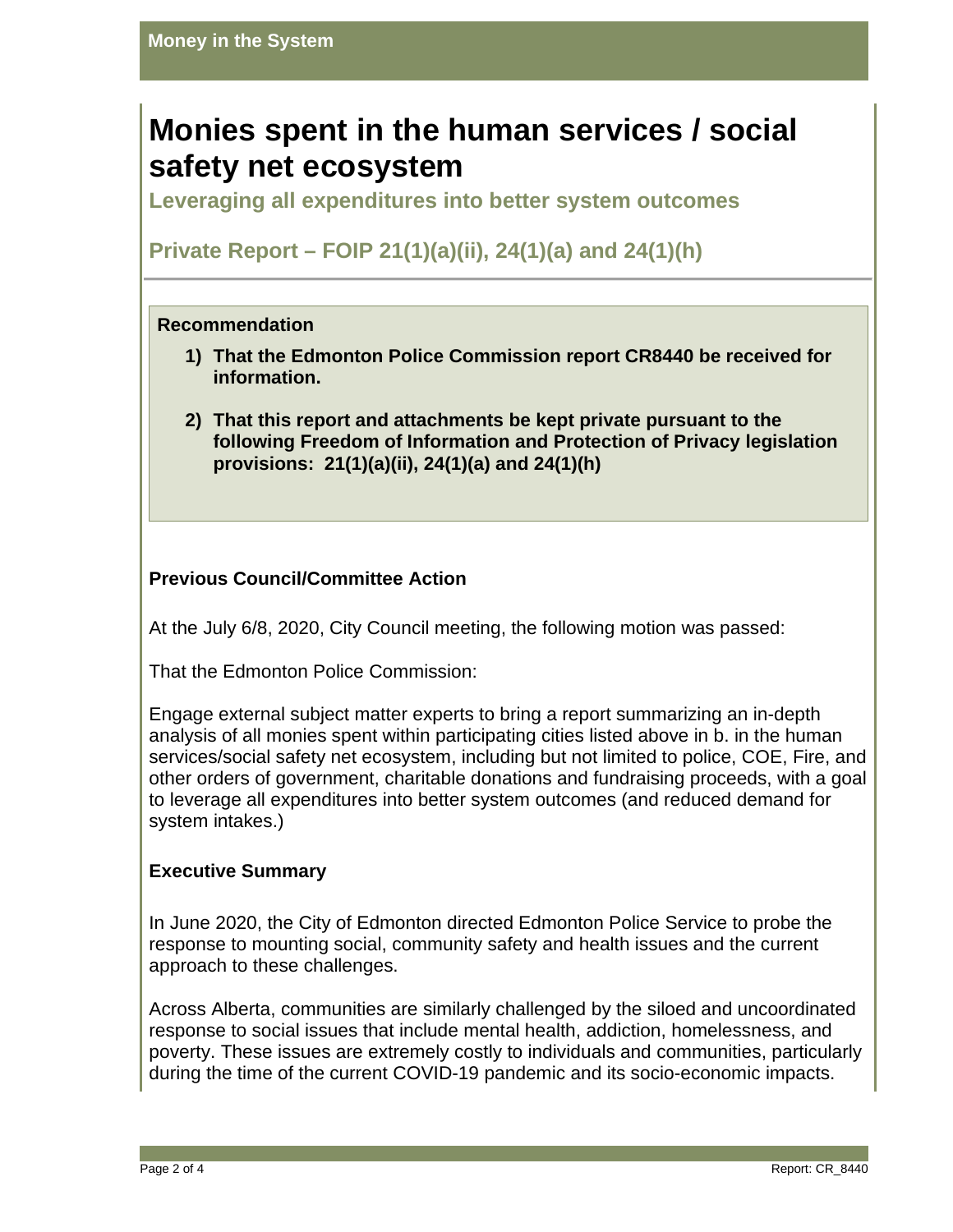To probe these issues further, the Edmonton Police Service engaged HelpSeeker, a social innovation and technology company, to develop a Social Impact Audit analysis of diverse funding sources in Edmonton and propose areas for consideration of systems transformation moving forward.

Twelve datasets with financial information at the organizational level were used for the development of the attached report: this work represents the first of its kind for Edmonton.

At this time, an estimated **\$7.5 billion / year** investments in social support and community services were identified for Edmonton.

#### **Report**

Refer to the attached report of the emerging findings of the Edmonton Social Impact Audit conducted by HelpSeeker and the breakdown of the \$7.5 Billion / year.

| <b>Corporate Outcome(s): Current Corporate Outcomes</b>                                                        |            |           |           |
|----------------------------------------------------------------------------------------------------------------|------------|-----------|-----------|
| Outcome(s)                                                                                                     | Measure(s) | Result(s) | Target(s) |
| EPS is a leading partner<br>in building safe<br>communities                                                    |            |           |           |
| EPS manages offenders<br>more effectively through<br>collaboration and<br>partnerships to reduce<br>recidivism |            |           |           |
| <b>EPS</b> collaborates with<br>partner agencies to<br>ensure support-based<br>policing                        |            |           |           |

#### **Corporate Outcomes and Performance Management**

#### **Private Attachment:**

1. Edmonton Social Impact Audit – Emerging Findings conducted by HelpSeeker